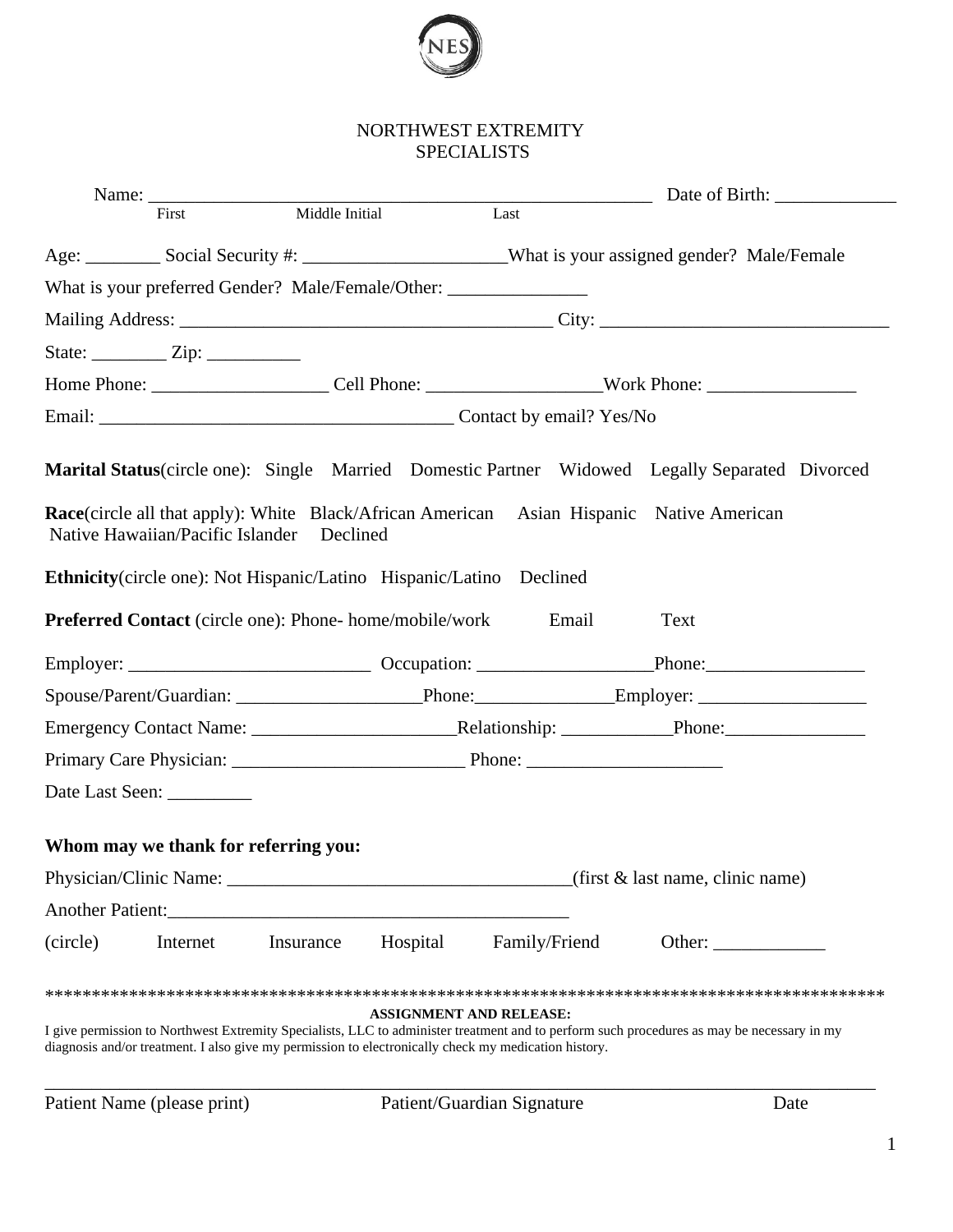Patient Name: \_\_\_\_\_\_\_\_\_\_\_\_\_\_\_\_\_\_\_\_\_\_\_\_ Date of Birth: \_\_\_\_\_\_\_\_\_\_\_

# **REASON FOR TODAY'S VISIT**

**Injured Body Part (foot, leg, ankle):\_\_\_\_\_\_\_\_\_\_\_\_\_\_\_\_\_\_\_\_\_\_\_\_\_\_\_\_\_\_\_\_\_\_\_\_\_\_\_\_\_\_\_\_\_\_\_\_\_\_\_\_\_\_\_\_\_\_**

| (circle all that apply)                                                                           |  |  |  |  |  |  |
|---------------------------------------------------------------------------------------------------|--|--|--|--|--|--|
| <b>Date of Onset/Injury:</b> Pain Level: None 1 2 3 4 5 6 7 8 9 10 (worst) Location: R / L / Both |  |  |  |  |  |  |
| <b>Type of Pain:</b> Sharp Burning Dull Aching Intermittent Constant Throbbing Shooting           |  |  |  |  |  |  |
| <b>Onset:</b> Slow Sudden Traumatic Is Pain Getting: Worse Better No Change                       |  |  |  |  |  |  |
| <b>Prior Treatments:</b>                                                                          |  |  |  |  |  |  |
| <b>What makes it worse:</b> Walking Running Standing Shoes Other:                                 |  |  |  |  |  |  |
| Is this a work related or Motor vehicle injury? Yes/No Is this a second opinion? Yes/No           |  |  |  |  |  |  |
|                                                                                                   |  |  |  |  |  |  |
| <b>Vein Screening Questionnaire:</b>                                                              |  |  |  |  |  |  |
| Are your legs heavy, tight, tired, dull or achy? Yes/No                                           |  |  |  |  |  |  |

Do you have swelling in the legs and/or ankles and/or varicose veins? Yes/No

Is the skin just above the ankle brownish-red or discolored? Does it feel leathery, hard, or itchy? Yes/No

# **MEDICAL HISTORY**

| Height:                                             |                                                            | Shoe Size: ________                                                      |                                                                                                                                                                                                                     | Pulse: __               |  |  |
|-----------------------------------------------------|------------------------------------------------------------|--------------------------------------------------------------------------|---------------------------------------------------------------------------------------------------------------------------------------------------------------------------------------------------------------------|-------------------------|--|--|
| Medications                                         |                                                            |                                                                          |                                                                                                                                                                                                                     | Allergies               |  |  |
|                                                     | provide a list or attach an additional page if necessary): | Include Prescriptions, over-the-counter medications and vitamins (please | <b>NO ALLERGIES</b><br>Adhesive/Tape<br><b>Local Anesthetics</b><br><b>Anticoagulant Therapy</b><br>Novocaine<br>Aspirin<br>Penicillin<br>Codeine<br>Seafood<br>Demerol<br>Sulfa<br>Iodine<br>Latex<br>Metal/Nickel | (circle all that apply) |  |  |
| Do you take oral contraceptives? Yes ______ No_____ |                                                            |                                                                          | Other                                                                                                                                                                                                               |                         |  |  |

**SOCIAL HISTORY**: Alcohol use/frequency: \_\_\_\_\_\_\_\_\_\_\_\_\_\_\_\_\_\_\_ Drug Use/Frequency:

**SMOKING STATUS** (circle one): Current Everyday/Current Someday/Former Smoker/Never Smoked/Unknown

**Hospitalizations/Surgeries** (last 10 years): \_\_\_\_\_\_\_\_\_\_\_\_\_\_\_\_\_\_\_\_\_\_\_\_\_\_\_\_\_\_\_\_\_\_\_\_\_\_\_\_\_\_\_\_\_\_\_\_\_\_\_\_\_\_\_\_\_\_\_\_\_\_\_\_\_\_\_\_\_\_\_\_\_\_\_\_\_\_\_\_\_\_\_\_\_\_\_\_\_\_

**FAMILY HISTORY** (circle all that apply): Heart Disease Early Deaths Bleeding High Blood Pressure Asthma COPD High Cholesterol Thyroid Disorder Osteoporosis Diabetes Stroke Cancer  $\text{(other)}$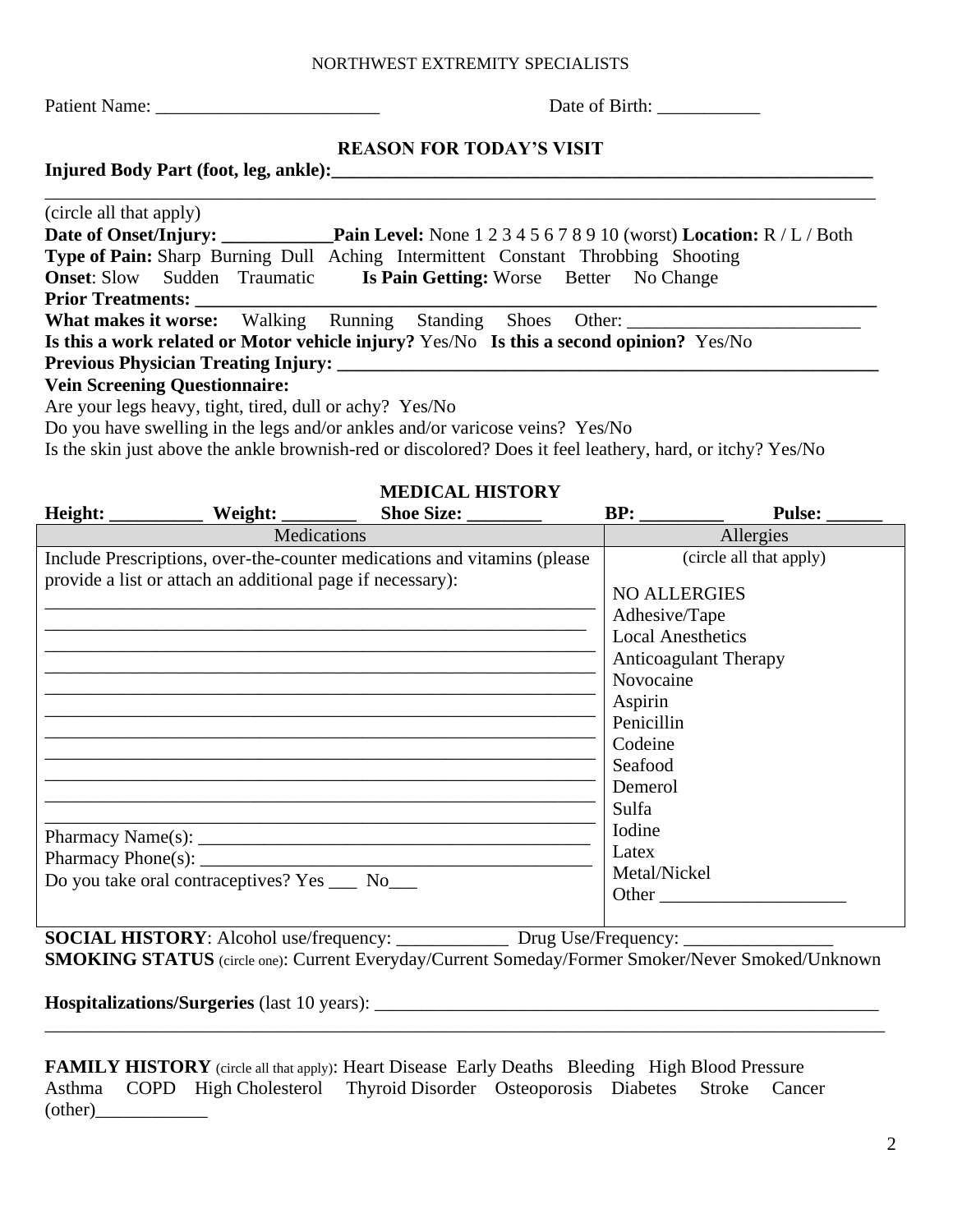**Patient Name: \_\_\_\_\_\_\_\_\_\_\_\_\_\_\_\_\_\_\_\_\_\_\_\_\_\_ Date of Birth: \_\_\_\_\_\_\_\_\_\_\_\_\_\_\_\_\_\_\_**

#### **Active Medical Problems**

**(**circle all that apply)

AIDS/HIV Anesthesia Problems Artificial Heart Valves Artificial Joints Bipolar Disease Bleeding Problems Cancer Circulatory Problems Hepatitis Hiatal Hernia High Blood Pressure High Cholesterol Infections Neuropathy Pacemaker Prostate Problems Seizures Sexually Transmitted Disease Sleep Apnea Snoring Thyroid Problems TMJ Tuberculosis

#### **Are You Currently Experiencing Any of the Following Symptoms?**

**General**: Fatigue Fever Chills Sweating Heavily at Night Recent Weight Loss Recent Weight Gain

**Head**: Headache Sinus pain

**Eye**: Worsening vision Floaters Double vision Blurry Vision Pain w/Eye Movement Red Eyes Sensitivity to Light Glasses Contacts Glaucoma Dry Eye Loss of Vision

**ENT**: Hearing Loss Earache Draining from Ear or Nose Ringing in Ear(s) Sneezing Nasal Itching Sore Throat Mouth Sores Dry Mouth Difficulty Swallowing

**Cardiovascular**: Chest Pain Crushing Chest Pain Heart Palpitations Leg Pain w/Exercise Heart Attack Heart Disease Angina Congestive Heart Failure

**Pulmonary**: Difficulty Breathing Shortness of Breath Wheezing Orthopnea Cough Loose Cough Dry Cough Coughing up Blood Asthma

**GI**: Decreased Appetite Anorexia Heartburn Nausea Vomiting Abdominal Pain Jaundice Diarrhea Constipation Ulcers

**GU**: Blood in Urine Urine odor abnormal Painful Urination Change in Urine Frequency Frequent or Excessive Nighttime Urination Incontinence Urinary Urgency Kidney Problems Liver Disease Blood in Urine/Stool Dialysis

**Endocrine**: Diabetes Mellitus Excessive Thirst Heat Intolerance Cold Intolerance Excessive Sweating Feelings of Weakness

**Musculoskeletal**: Back pain Muscle Aches Muscle Cramps Joint Pain Joint Swelling Joint Stiffness Arthritis

**Neurologic**: Dizziness/Vertigo Fainting Confusion Memory Loss Speech Disturbance Limb Weakness Paralysis Tingling Involuntary Movements Balance Problems Numbness □Stroke

**Psychological**: Anxiety Depression

**Skin**: Dry Skin Itching Peeling of Skin Skin Scaling Rash Skin Discoloration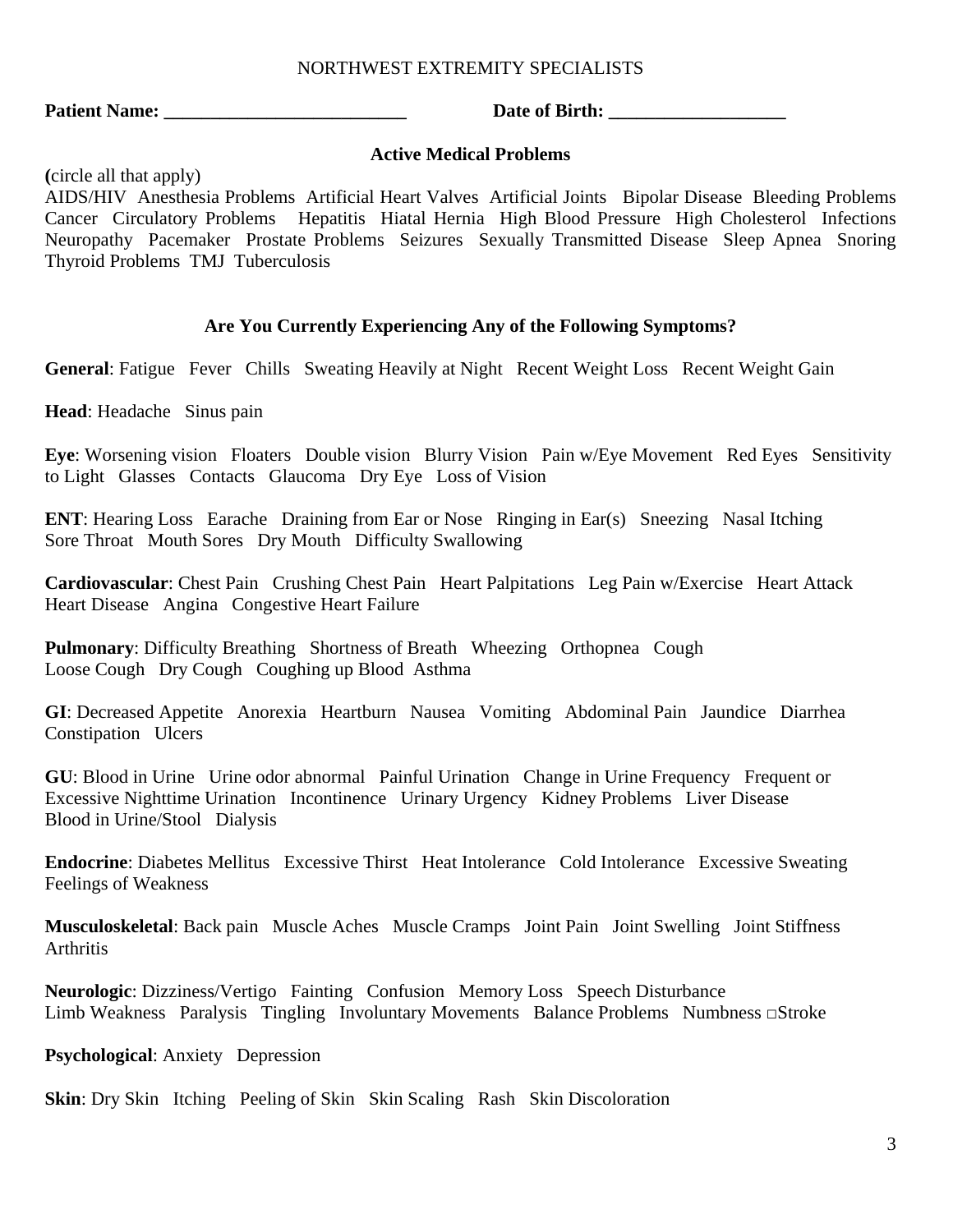#### Podiatric Physicians and Surgeons

Jason Surratt, DPM Thomas Melillo, DPM Peter Pham, DPM Yama Dehqanzada, DPM Todd Galle, DPM Mia Horvath, DPM Lacy Beth Lockhart, DPM Clifford Mah, DPM Denny Le, DPM Manny Moy, DPM Cara Beach, DPM Lauren Eller, DPM Lisa Yoon, DPM

### Notice of Privacy Practices Patient Acknowledgement

I have received this practices' Notice of Privacy Practices written in plain language. The Notice provides in detail the uses and disclosures of my protected health information that may be made by this practice, my individual rights, how I may exercise these rights, and the practice's legal duties with respect to my information. I understand that this practice reserves the right to change the terms of its Notice of Privacy Practices, and to make changes regarding all protected health information resident at, or controlled by, this practice. I understand I can obtain this practice's current Notice of Privacy Practices upon request.

| $\sim$<br>Signature | elationship to the<br>patient: | )ate |
|---------------------|--------------------------------|------|
|                     |                                |      |

Please indicate below the name(s) of any person(s) you allow Northwest Extremities Specialists, LLC to disclose personal/medical information to.

\_\_\_\_\_\_\_\_\_\_\_\_\_\_\_\_\_\_\_\_\_\_\_\_\_\_\_\_\_\_\_\_\_\_\_\_\_\_\_\_ \_\_\_\_\_\_\_\_\_\_\_\_\_\_\_\_\_\_\_\_\_\_\_\_\_\_\_\_\_\_\_\_\_\_\_\_ Name Relationship \_\_\_\_\_\_\_\_\_\_\_\_\_\_\_\_\_\_\_\_\_\_\_\_\_\_\_\_\_\_\_\_\_\_\_\_\_\_\_\_ \_\_\_\_\_\_\_\_\_\_\_\_\_\_\_\_\_\_\_\_\_\_\_\_\_\_\_\_\_\_\_\_\_\_\_\_ Name Relationship \_\_\_\_\_\_\_\_\_\_\_\_\_\_\_\_\_\_\_\_\_\_\_\_\_\_\_\_\_\_\_\_\_\_\_\_\_\_\_\_ \_\_\_\_\_\_\_\_\_\_\_\_\_\_\_\_\_\_\_\_\_\_\_\_\_\_\_\_\_\_\_\_\_\_\_\_ Name Relationship

4